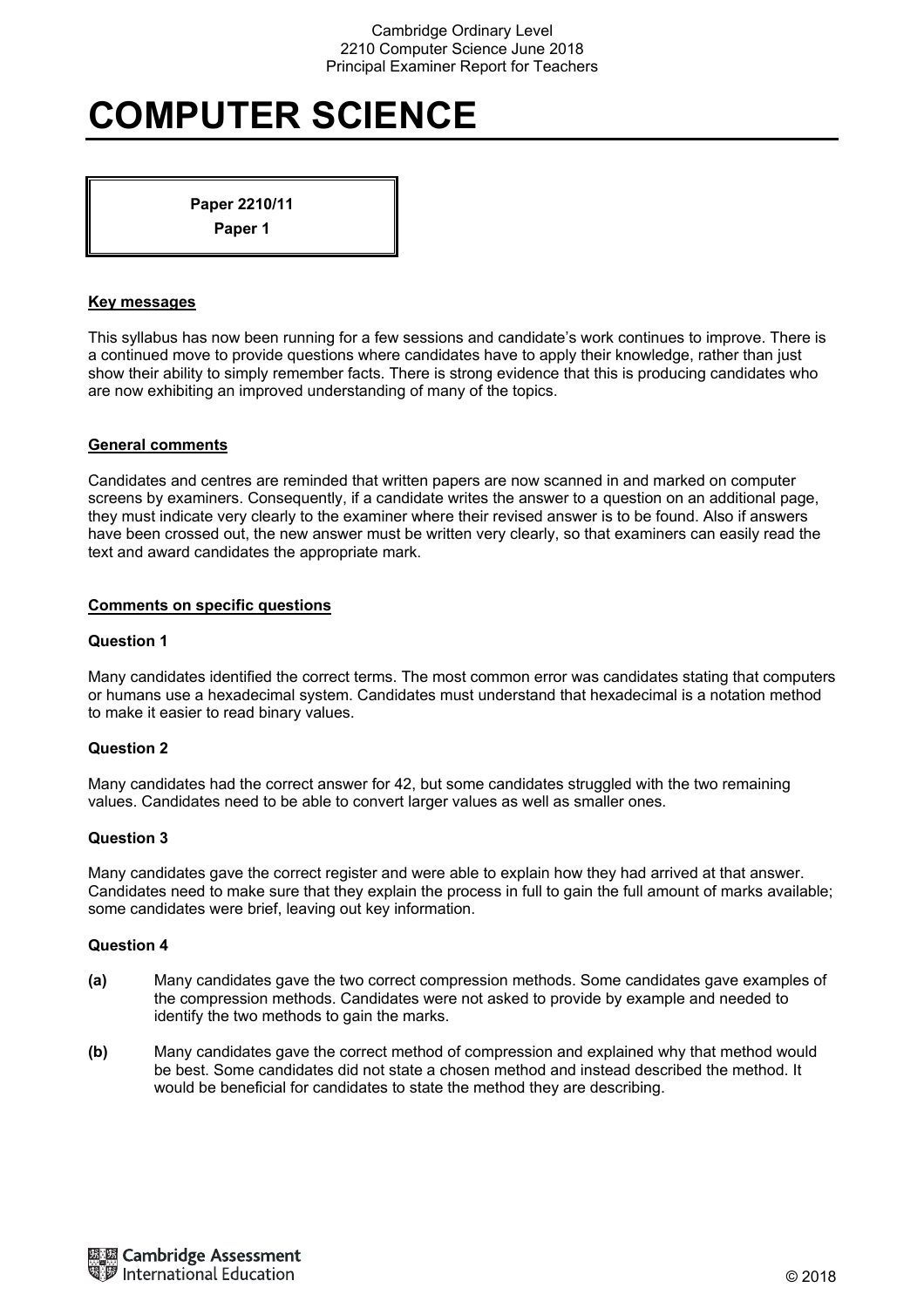## **Question 5**

Many candidates paired the correct components with the correct descriptions. The most common errors were the Immediate Access Store and the Register. Candidates are reminded to choose the most suitable description for the component.

## **Question 6**

- **(a)** Most candidates provided a correct logic circuit. It would be helpful if candidates were clear and accurate with the logic gates that they draw. Small details that are unclear can change the nature of a logic gate. Candidates should avoid trying to simplify a logic statement as this is not a requirement of the specification.
- **(b)** Most candidates provided the correct outputs for the truth table. It is pleasing to see candidate's ability regarding logic elements.

#### **Question 7**

Many candidates were able to identify that the translators translate high-level language into machine code. It would be beneficial if candidates were accurate and detailed in their description about how this is done. Some candidates provided limited detail about how the program is translated.

#### **Question 8**

- **(a)** Some candidates provided a detailed response that gained full marks. It would be beneficial for candidates to understand that a four mark question would require a reasonable level of detail about the process. Many candidates stated that a laser/light is shone at the barcode and the light is reflected back. Very few candidates provided accurate detail beyond this.
- **(b)** Some candidates were able to provide a response that referred to a system where stock could be automatically deducted when a product is scanned. Most candidates were able to provide little detail beyond this. Some candidates began to repeat detail from the previous answer about how the barcode is scanned. Candidates are reminded to read a question and consider how the knowledge they have can be applied to that scenario.
- **(c)** Very few candidates were able to provide a detailed response about infra-red touch screen technology that gained full marks. It would be beneficial for candidates to demonstrate a greater understanding of the operation of touch screen technology.
- **(d)** Many candidates provided a detailed response about each type of storage. Some candidates described what the storage is used for, rather than describing what is meant by the storage.

#### **Question 9**

Some candidates gave a detailed response that fully described the process. Many candidates missed key details. It would be beneficial for candidates to provide a response that relates to the scenario given and not a generic response about sensors and microprocessors.

- **(a)** Many candidates showed understanding of structure and presentation and what it is used for. It would be beneficial for candidates to provide a clear and accurate distinction between the two in their response.
- **(b) (i)** Some candidates could correctly identify the two different parts. It would be beneficial for candidates to understand and demonstrate the correct terminology for the parts of a URL.
	- **(ii)** Most candidates understood the meaning of HTTPS.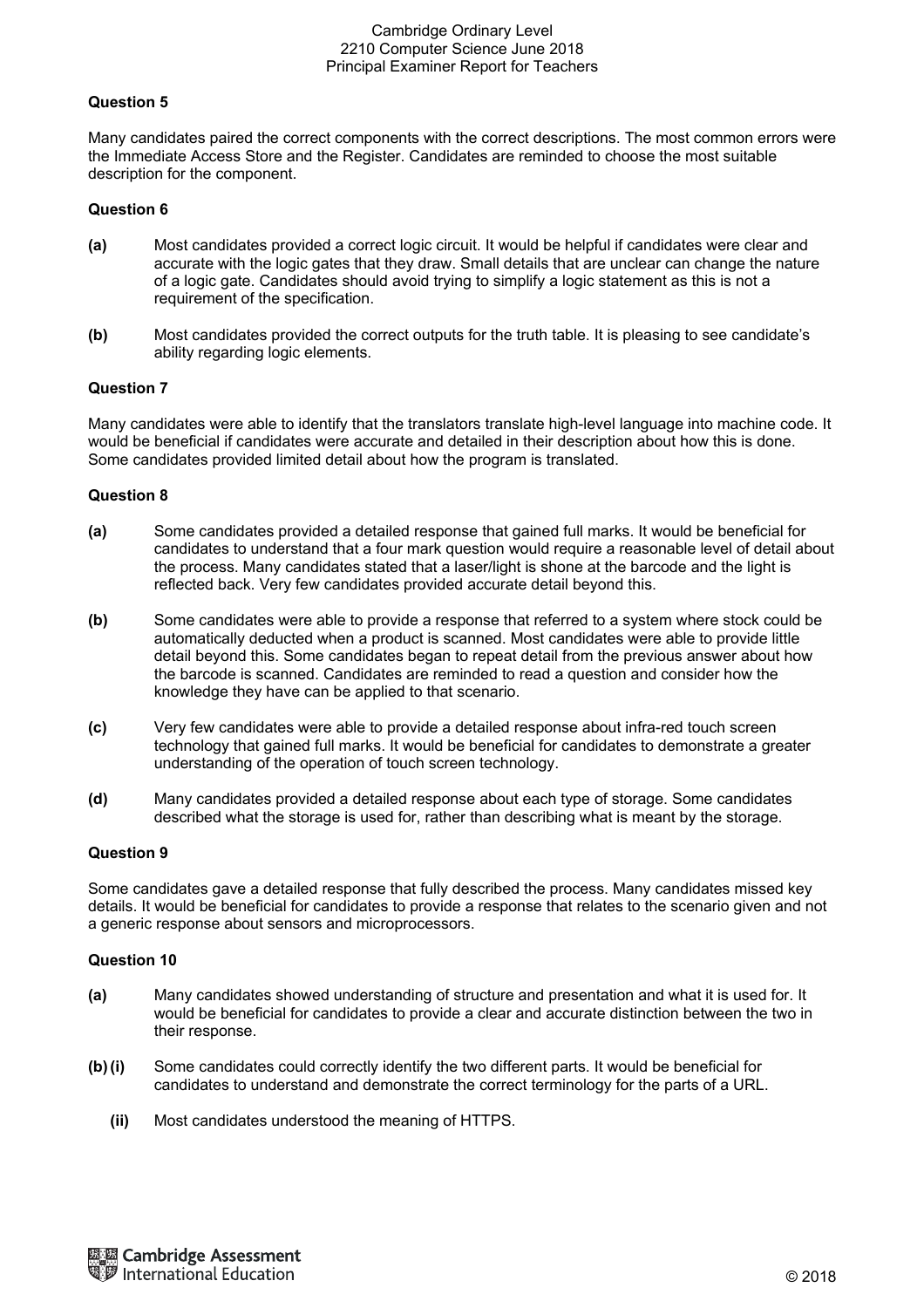- **(c)** Many candidates were able to provide a suitable example of how cookies can be used. It was pleasing to see that the scenario given was reflected in candidate's responses.
- **(d)** Some candidates gave a detailed response that fully described the role of a proxy server. It would be beneficial for candidates to demonstrate an improved level of knowledge about the role of a proxy server.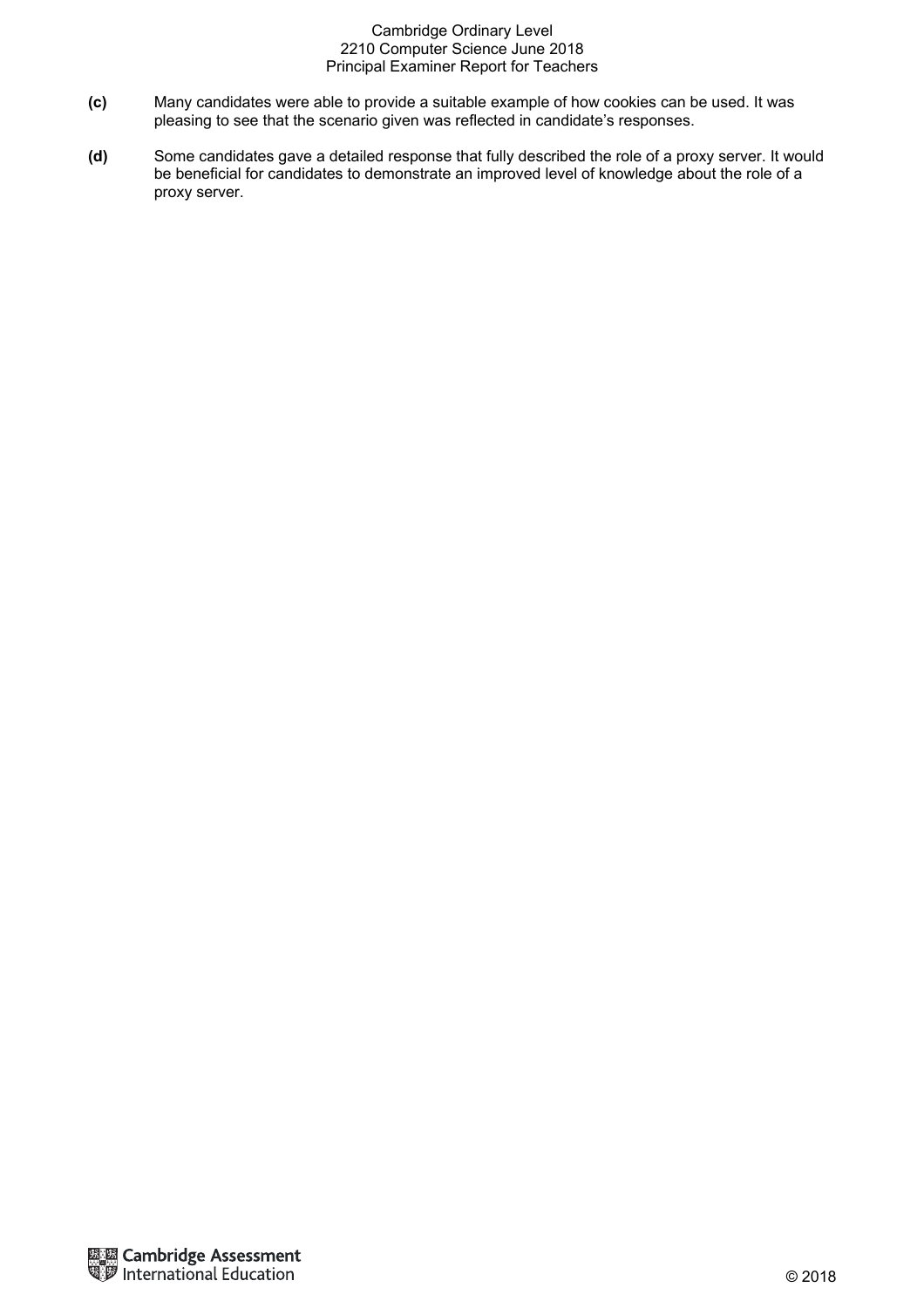# **COMPUTER SCIENCE**

**Paper 2210/12 Paper 1** 

## **Key messages**

This syllabus has now been running for a few sessions and candidate's work continues to improve. There is a continued move to provide questions where candidates have to apply their knowledge, rather than just show their ability to simply remember facts. There is strong evidence that this is producing candidates who are now exhibiting an improved understanding of many of the topics.

## **General comments**

Candidates and centres are reminded that written papers are now scanned in and marked on computer screens by examiners. Consequently, if a candidate writes the answer to a question on an additional page, they must indicate very clearly to the examiner where their revised answer is to be found. Also if answers have been crossed out, the new answer must be written very clearly, so that examiners can easily read the text and award candidates the appropriate mark.

## **Comments on specific questions**

## **Question 1**

Most candidates were able to put the units in the correct order.

### **Question 2**

- **(a)** Some candidates were able to describe how the image is converted to digital. It would be beneficial for candidates to read the question in detail as some candidates described how the camera captured the image, but provided little detail about how the image is then converted to digital form.
- **(b)** Most candidates were able to provide the correct compression method. It would be beneficial for candidates to read the question in detail as some candidates described how lossy compression compresses a file and didn't address why lossy would be the better compression method. It would also benefit candidates to understand that it would make sending the images quicker, but not easier, as some candidates commented.

#### **Question 3**

**(a), (b) and Question 4** Many candidates were able to correctly convert the values. Candidates are reminded that leading zeros must be shown if a register size has been defined.

#### **Question 5**

Many candidates gave the correct register and were able to explain how they had arrived at that answer. Candidates need to make sure that they explain the process in full to gain the full amount of marks available; some candidates were brief, leaving out key information.

# **Question 6**

Few candidates were able to complete all the terms correctly. It would be beneficial for candidates to gain and improved level of knowledge about the role of the key components involved in the Von Neumann model.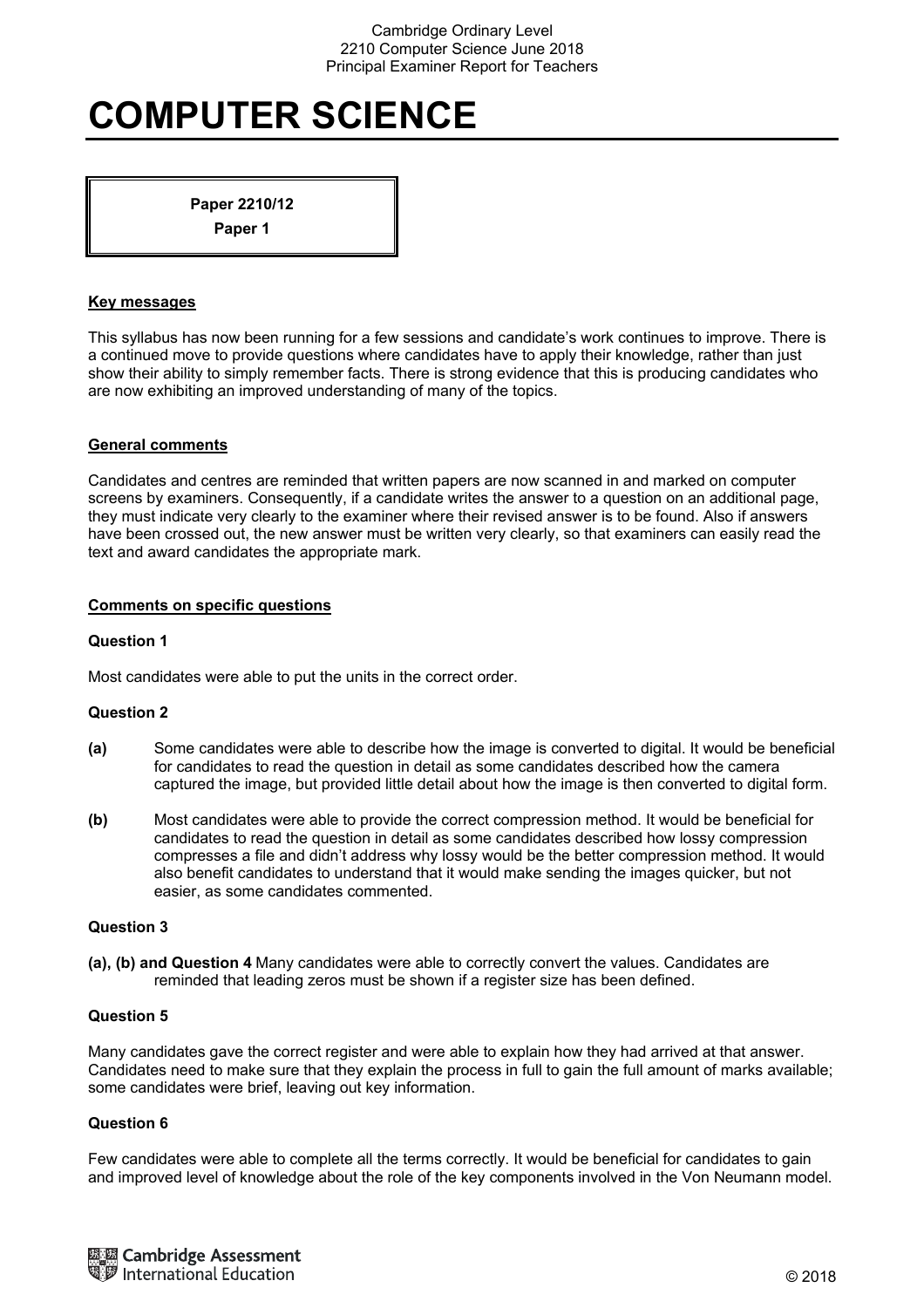# **Question 7**

- **(a)** Most candidates provided a correct logic circuit. It would be helpful if candidates were clear and accurate with the logic gates that they draw. Small details that are unclear can change the nature of a logic gate. Candidates should avoid trying to simplify a logic statement as this is not a requirement of the specification.
- **(b)** Most candidates provided the correct outputs for the truth table. It is pleasing to see candidate's ability regarding logic elements.

## **Question 8**

Many candidates chose the correct translator. It would be beneficial for candidates to read the question carefully as many described how a compiler translates a file and did not provide information in their response about why a compiler should be used.

#### **Question 9**

- **(a)** Most candidates were able to correctly identify the barcode.
- **(b)** Many candidates were able to identify that a camera and an app are required to read the QR code. Few candidates gave further detail about the process.

## **Question 10**

- **(a)** Few candidates were able to provide a detailed response about capacitive touch screen technology that gained full marks. It would be beneficial for candidates to demonstrate a greater understanding of the operation of touch screen technology.
- **(b) (i)** Many candidates were able to provide understanding about why the technology would no longer work.
	- **(ii)** Many candidates were able to provide a sensible suggestion about how the problem could be overcome. It was pleasing to see candidates could problem solve the scenario given.

#### **Question 11**

Some candidates gave a detailed response that fully described the process. Many candidates missed key details. It would be beneficial for candidates to provide a response that relates to the scenario given and not a generic response about sensors and microprocessors.

- **(a) (i)** Many candidates correctly identified that encryption could be used.
	- **(ii)** Some candidates were able to provide a detailed response about the encryption process, but many candidates gave a vague and inaccurate description. It would be beneficial for candidates to understand the terminology involved in the encryption process.
- **(b)** Many candidates identified and described two error detection methods. Some candidates identified check digit, however this is not an error detection method used for the transmission of data, but rather to check data entry. It would be beneficial if candidates understood this distinction.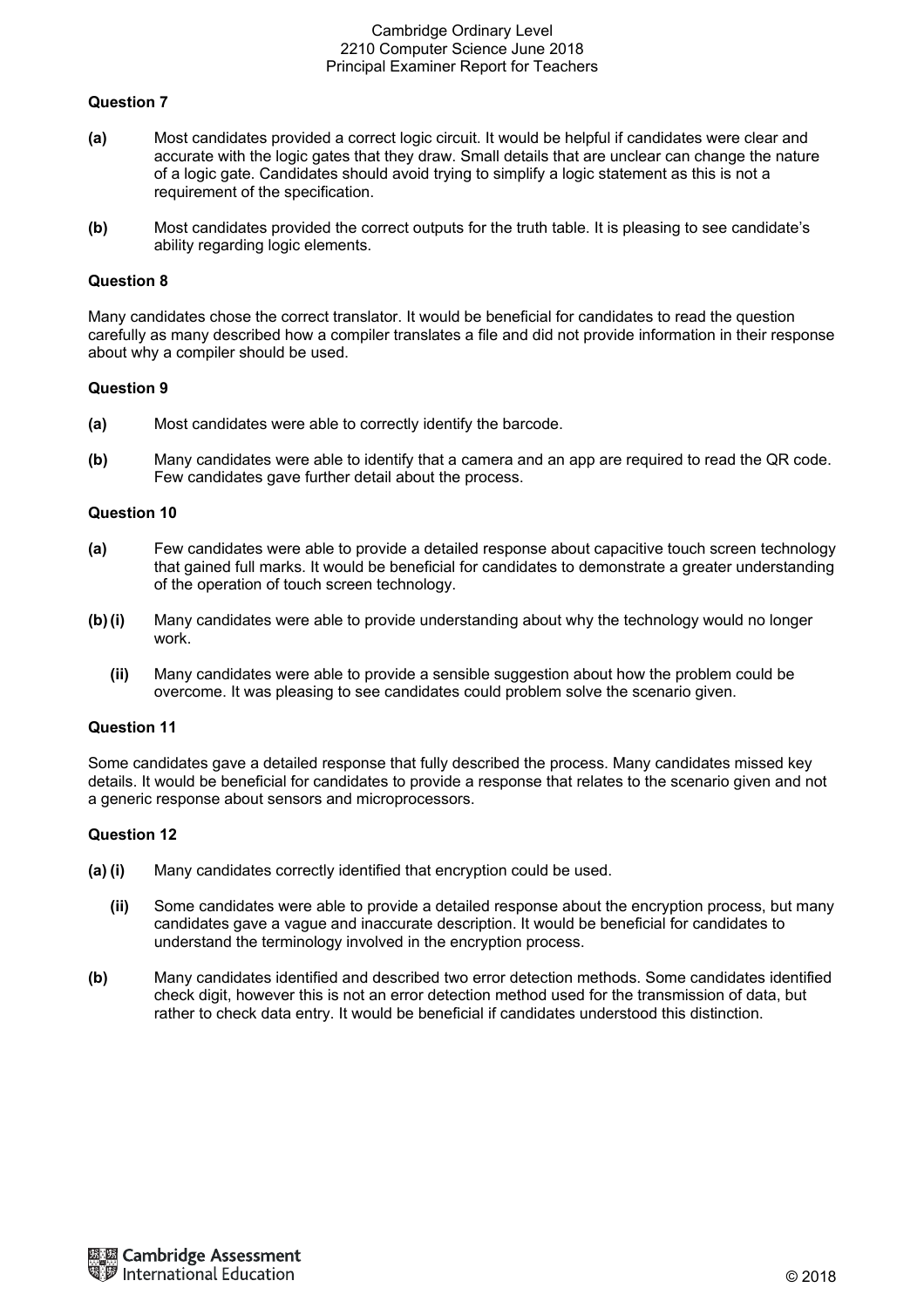# **COMPUTER SCIENCE**

**Paper 2210/21 Paper 2** 

### **Key messages**

Candidates who had previously completed the tasks for the pre-release (Computer Shop) were able to demonstrate appropriate techniques for solving this problem using a number of valid interpretations of the tasks. These candidates were able to provide answers for *Section A* that demonstrated the programs they had written, descriptions of how they had solved tasks and why they had used their chosen methods.

Candidates who were able to explain their code when requested performed better than those who simply wrote out their code.

Candidates should be careful when answering questions pertaining to a specific task in the pre-release materials that their response is related specifically to that task and not generically to the overall pre-release material, or to programming in general. Also, when declaring variables, constants and arrays, it is important that the identifier declared could be used and would work in a program, i.e. it must follow the rules of the programming language to which it relates. Candidates are further advised to ensure that identifiers are descriptive, rather than vague single characters, to demonstrate good programming practice.

Candidates should take care to note the difference between pseudocode and program code when answering questions to ensure their responses are as requested throughout the paper. Candidates with a good knowledge of pseudocode as described in the course specification perform better than those who do not.

Candidates are also advised to ensure any flowcharts they construct make use of standard programming flowchart symbols, conventions and that they are fully connected.

# **General comments**

Very few questions were left unanswered and the overall performance on this paper was of a high standard, in line with good performances on other recent series.

#### **Comments on specific questions**

#### *Section A*

- **(a) (i)** Many candidates scored quite highly on this question, being able to correctly state a data structure, its name, data type and use, that they used in Task 1 of the pre-release materials.
	- **(ii)** Many correct answers were seen for this question, with the full range of marks awarded. However, the main reason for not gaining the marks here was for the inclusion of responses not relevant to Task 2 of the pre-release material, as required in the question.
- **(b)** Some interesting and innovative answers were seen for this question, involving random generation, timestamps, or simple counting routines. However, marks were sometimes missed by candidates misinterpreting the question and showing how the estimate price was calculated rather than the unique estimate number..
- **(c)** This question permitted a degree of flexibility in candidates' responses and most candidates made a good attempt at a response; however, very few candidates achieved full marks. Most candidates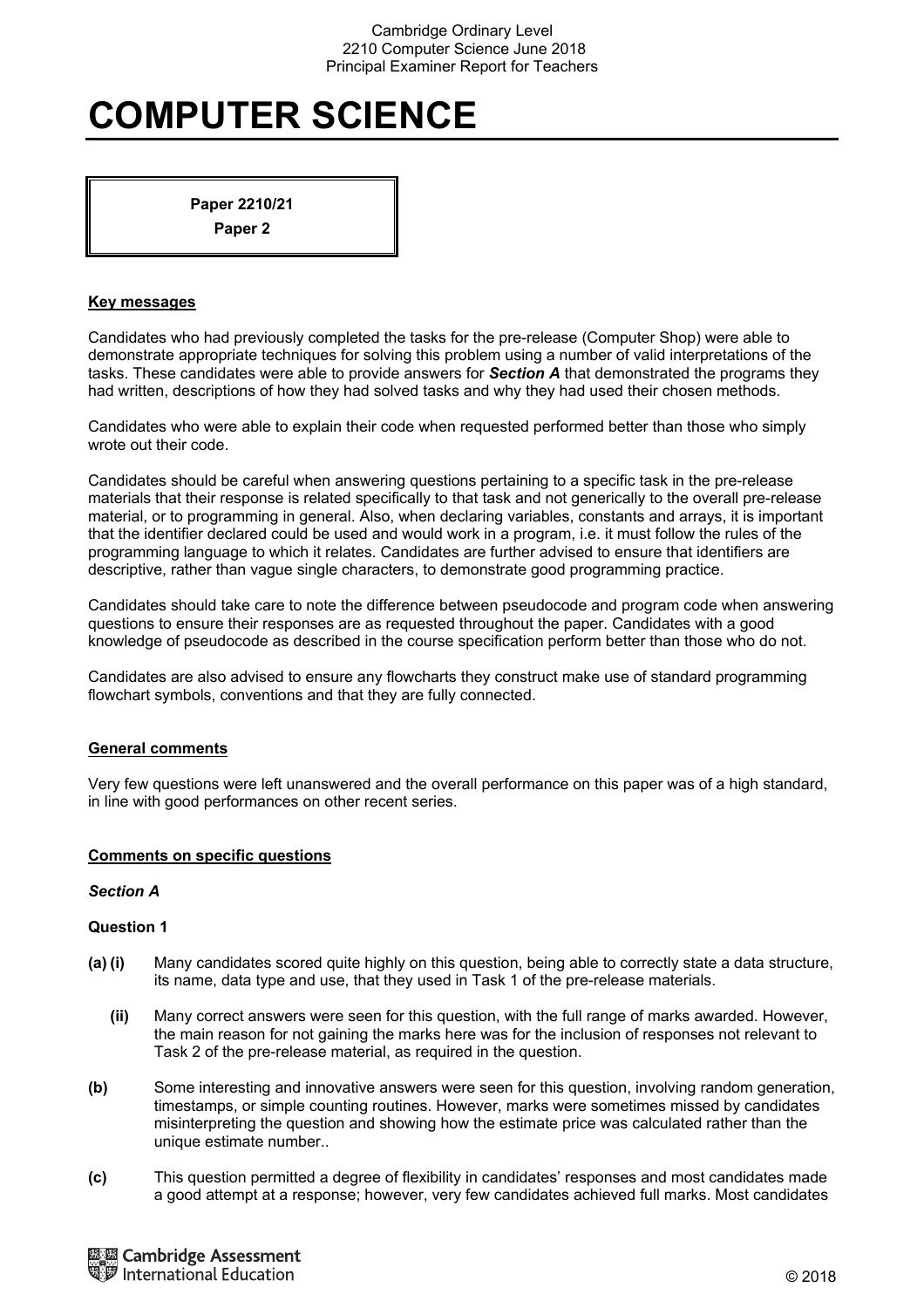were able to obtain the marks for checking the stock for either or both of their chosen processor and RAM. They were also able to demonstrate how a customer would be advised if one or both of these components was unavailable. Unfortunately, few candidates remembered to confirm to customers if one or both of their components was in stock or available, and even fewer stopped the checking process if the first component was out of stock, so that, for example, the candidate would still check if RAM was available even if they had previously found that the chosen processor was out of stock. Further marks were also available for a demonstration of the useful programming technique of using flags.

**(d)** Candidates who only wrote code for this question did not receive any marks, as they were asked to explain how they solved the specific problem of determining the daily sales statistics and producing an end of day summary of these statistics. However, the full range of marks was seen with candidates demonstrating how their programs kept track of the number of orders, the number of components sold, the total amount of money earned in the day for sales and outputting the results. Not all candidates fully included all of these elements, but most included some of them and some responses were complete.

## *Section B*

## **Question 2**

- **(a)** This question was generally answered very well with many high scoring responses. Some marks were lost due to candidates misreading the question and including a section that counted the number of even numbers entered, whereas the question was looking for the number of positive numbers and the number of zeros entered. This question specifically asked for answers to be presented either as a flowchart or in pseudocode. Candidates are therefore advised to not answer this type of question using programming code.
- **(b)** Candidates generally got the correct idea here that testing the algorithm would be more manageable if the number of inputs of test data was reduced.

# **Question 3**

- **(a)** The full range of marks was seen for this question with the vast majority of candidates scoring at least one mark. Candidates were usually able to correctly populate the trace table data and generally were able to correctly calculate at least one SUM. Marks were not awarded due to errors in the Digit(8) calculation, especially in the lower tables, where 10 was recorded rather than 0. However, some candidates did also achieve the OUTPUT mark, but marks were not awarded here where candidates had forgotten to include the 'standard' GTIN–8 in their output, or they had placed commas between the digits. A correct answer for five marks is:
- **(b)** This question required changes to an algorithm to be explained, so marks were not awarded if candidates only included code without any explanation. However, many candidates achieved at least one mark and some candidates scored full marks.

#### **Question 4**

Candidates were rewarded here for their use of correct terminology in relation to test data. The items of test data were already given in the question with candidates being asked to explain the reason each piece of test data was chosen. The full range of marks was given, but candidates who read the question, understood the parameters of the test and then used the correct terminology scored more marks. There are many possible correct answers.

#### **Question 5**

Most candidates gained some marks for this question; however, marks were not awarded if candidates were not specific enough about the two programming concepts counting and totalling, or if they got them mixed up. Candidates were able to achieve higher marks if they were able to describe each of the concepts separately and then give an example of how each may be used. There are many possible correct answers.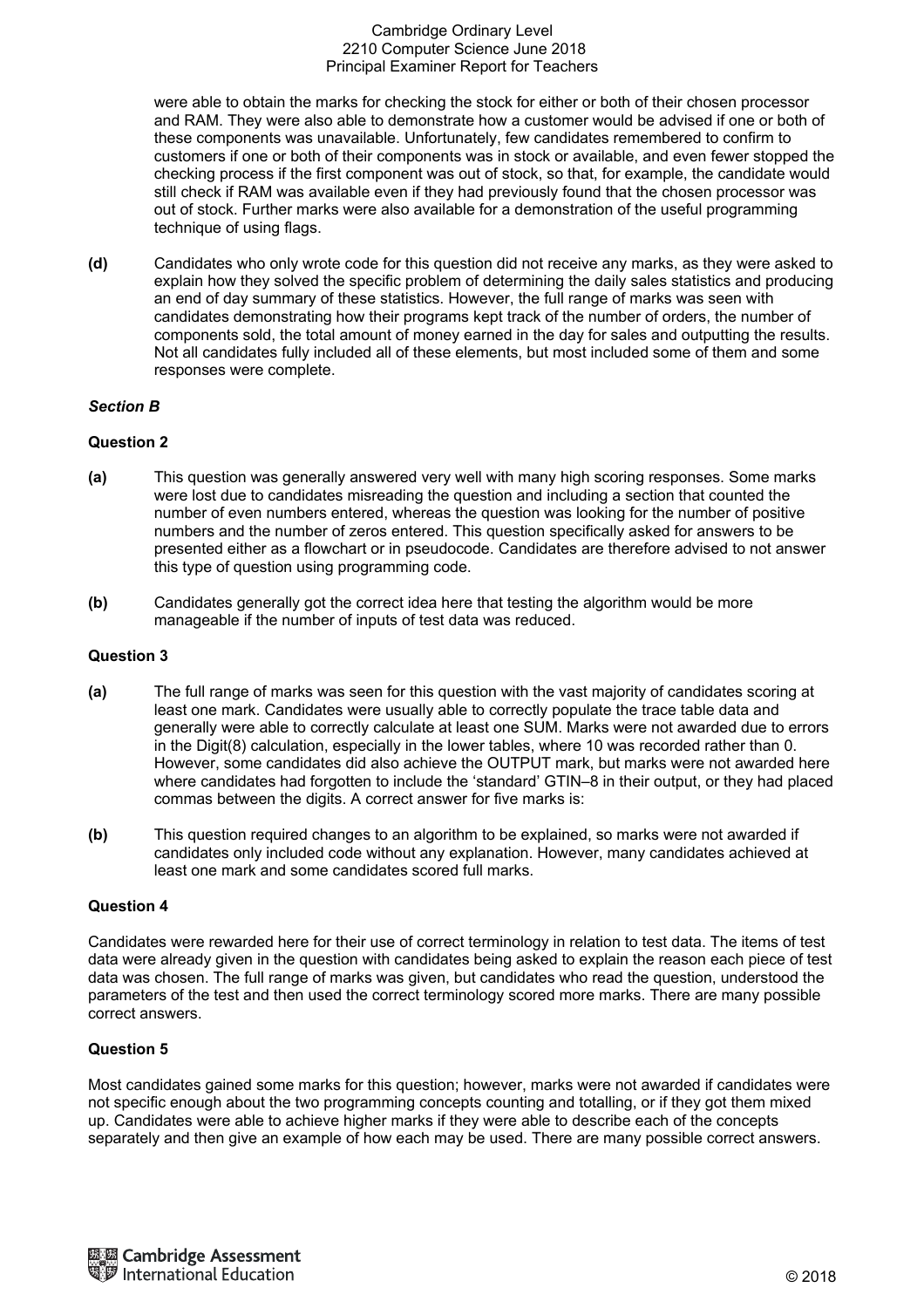- **(a)** No real problems with this question other than a few candidates who swapped around fields and records.
- **(b)** Candidates generally scored highly on this question by naming appropriate validation checks on the Show Number field. The most common reason for not gaining marks, was including validation checks that were not appropriate.
- **(c)** Good candidates scored highly on this question, however, common mistakes included missing out the table name, not ticking the correct 'show' box, using search criteria in a format that did not match the data types e.g. missing out the quotes for text data types. Some marks were also not gained if the field names did not match the given field names exactly. Candidates who read the question carefully would have found all the information they needed to complete the query-byexample grid correctly.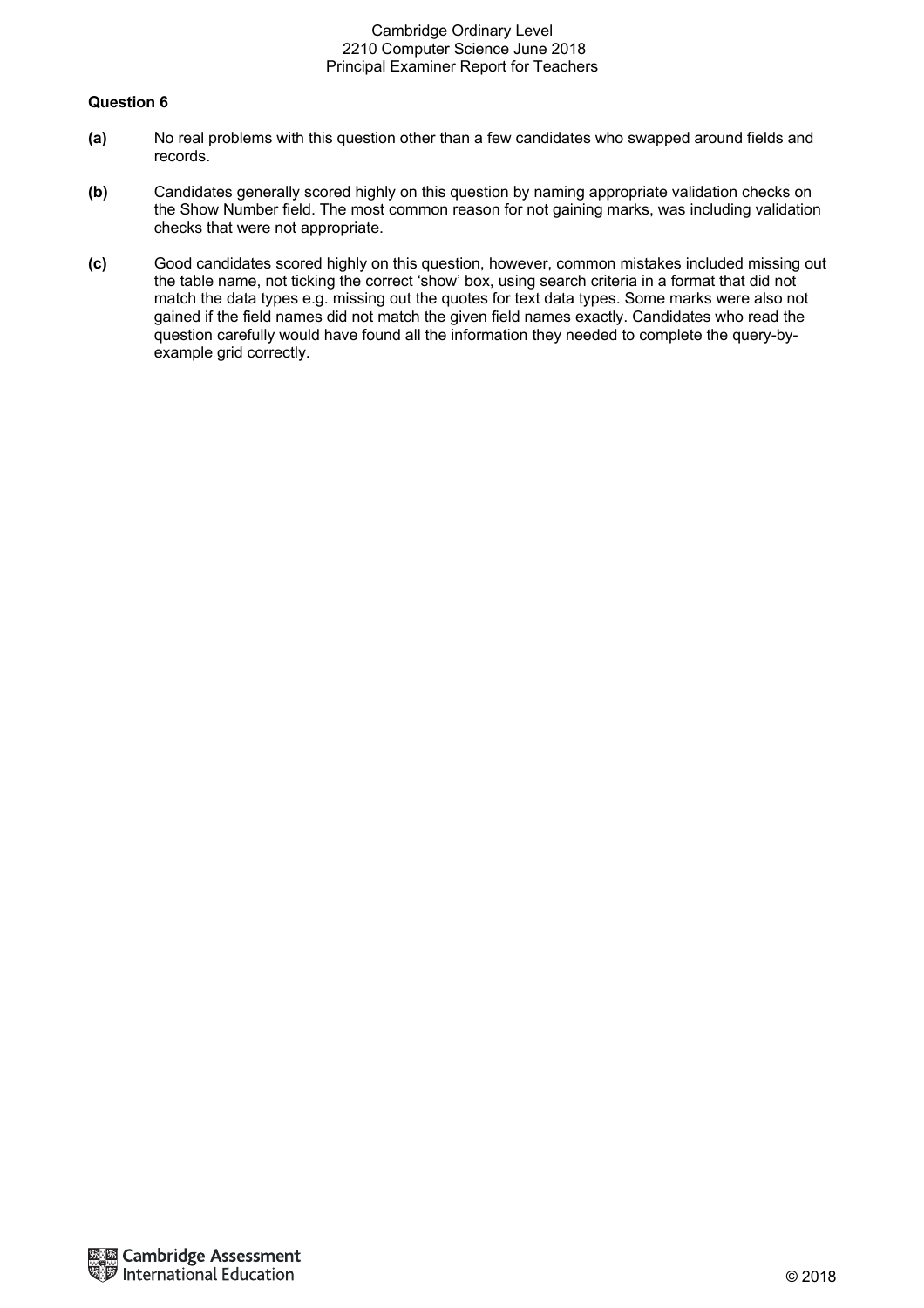# **COMPUTER SCIENCE**

**Paper 2210/22 Paper 2** 

#### **Key messages**

Candidates must take care when declaring and using variables, constants and arrays as part of a response to ensure that the identifier declared could be used in a program. Identifiers must not contain spaces or other punctuation. Once declared or used the same identifier should be used throughout the answer. Candidates are advised to read through each answer to ensure that no errors have been made.

Candidates must include explanations or descriptions as part of an answer, when instructed to do so in the question. Questions requiring an algorithm only for the answer will instruct candidates to write an algorithm.

#### **General comments**

Successful candidates showed evidence of practical experience in designing, programming and testing solutions to the three tasks from the pre-release (milk production of a herd of cows) to provide answers for *Section A* that demonstrated problem-solving and programming skills. Candidates need to read each question carefully and answer the question as set on the paper as a question may only require a response that is a partial solution or an extension to a task set out in the pre-release material.

#### **Comments on specific questions**

#### *Section A*

- **(a) (i)** Many candidates correctly declared variables with a meaningful name, suitable data type and a description of its use in **Task 2**. Common errors included incorrectly putting spaces or other punctuation in variable names or stating an incorrect data type.
	- **(ii)** Describing the data structures used in **Task 1** and including sample data proved more challenging. Common errors included describing code structures, declaring arrays without an accompanying description and not including sample data.
- **(b)** Some candidates explained how their program ensured a 3-digit identity code was unique. A common error was explaining how to ensure there were only three digits in the code.
- **(c)** Candidates that provided pseudocode or code for **Task 2** usually scored high marks. Those candidates drawing flowcharts often scored lower marks, as the flowcharts lacked the detail required.
- **(d) (i)** Those candidates that provided an explanation of the programming statements used to find the cows with a daily yield of less than 12 litres of milk for four or more days in the week usually scored high marks. Unlike part **(c)**, this answer requires an explanation of how the candidate's programming code works. All programming statements must be explained in order to be creditworthy. A common error was to repeat the question.
	- **(ii)** Better candidates explained that an array was required and extra programming statements to store the cow ids in the array. Any programming statements included in the answer must be explained in order to be creditworthy. A common error was to repeat the question.